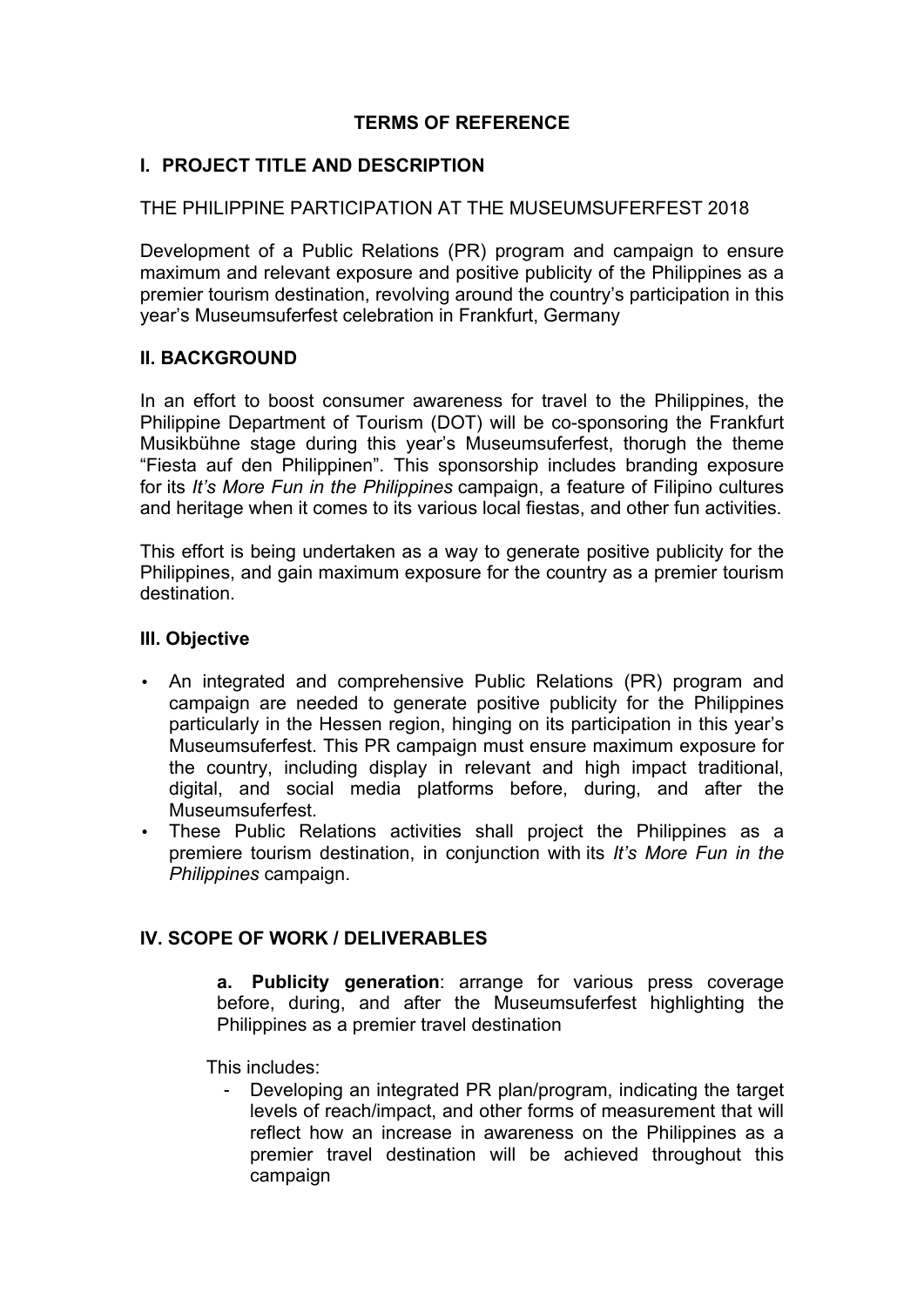- Identifying media publications and outfits with a wide reach and high relevance particularly for audiences in the Hessen region, covering traditional, digital, and social media platforms
- Organizing a roundtable discussion and/or event launch with relevant and influential bloggers, journalists, and various media platforms in Germany, particularly catering to audiences in the Hessen region
- Developing content appropriate for each identified media publications and outfits, consistently projecting a positive perception of the Philippines and communicating the *fun in the Philippines*, and ultimately promoting the country as a young, dynamic, and premiere tourism destination
- Handling high-quality and premium graphic design of promotional materials that will be released and used throughout the duration of the campaign
- Generating official Press Releases before, during and after the Museumsuferfest and whenever deemed necessary, and securing approval for the same before disseminating to an extensive media contacts list with high reach for consumers in the Hessen region
- Arranging for media interviews and press coverage of the Philippine participation in this year's Museumsuferfest
- Suggesting creative ways to maximize the Philippines' participation in the Museumsuferfest, as a way of increasing consumer interest for the brand
- Arranging for publicity coverage in relevant media platforms in areas outside Hessen, further to discussions and agreements

#### **b. Management of the Philippines' Performances in the Frankfurt Musikbühne during the Museumsuferfest**

- Management of the Philippines' special guests including members of the travel industry, travel writers, and other influencers who may be able to generate interest for the brand. This includes inviting the guests to the event, coordinating for their attendance before and during the event, and handling the guests during the event
- Securing photographer/s and/or videographer/s to ensure appropriate coverage for the event and production of a post-Museumsuferfest video to be launched on YouTube, Instagram, and other social media platforms
- Facilitation of the program of the Philippines, including all opportunities that allow for publicity for the brand
- **c. Generation of a comprehensive post-event report**, reflecting media mileage gained and copies of the published articles / media exposure on the Philippines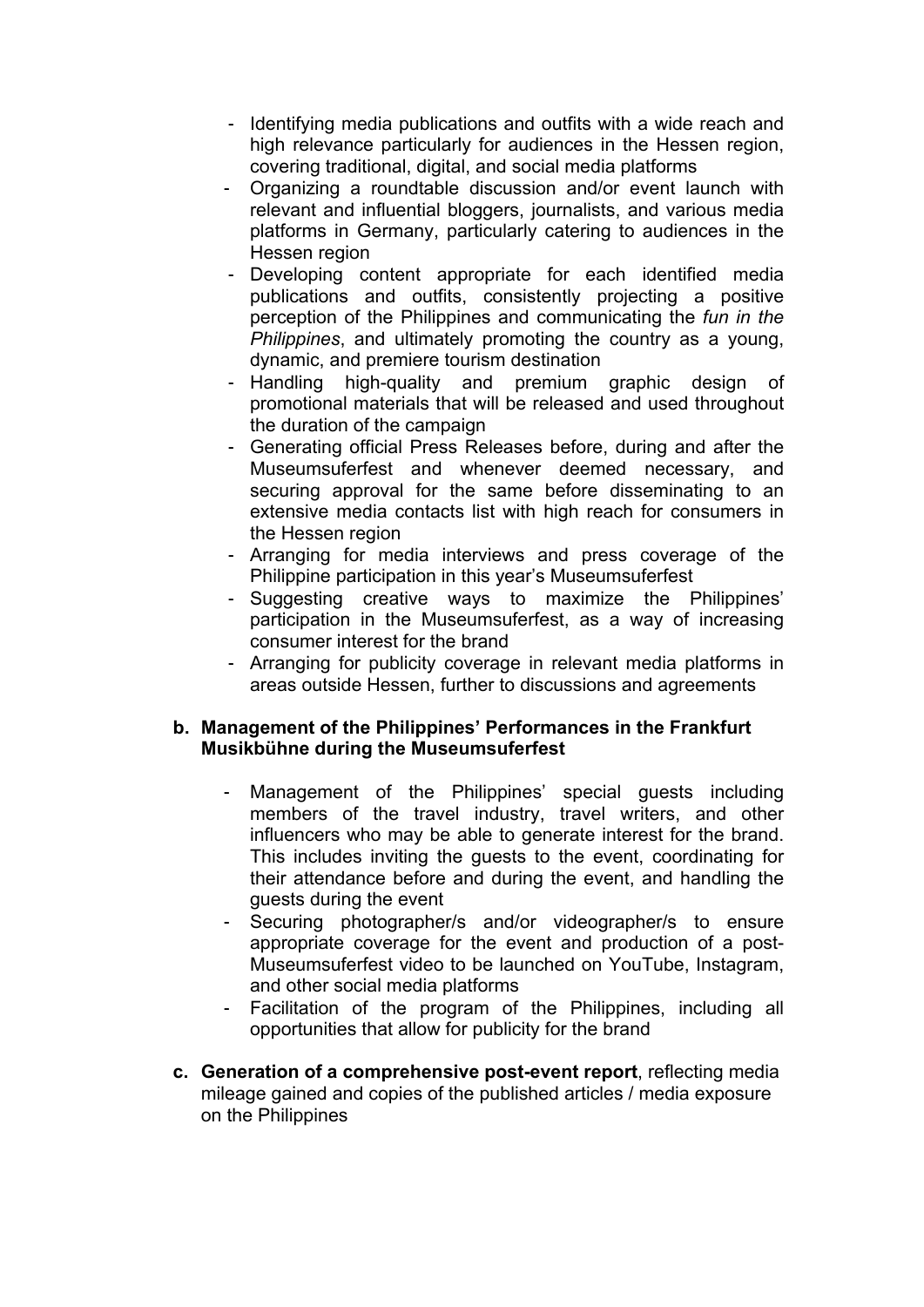### **V. MINIMUM QUALIFICATIONS FOR SUPPLIERS**

- a. Full service PR agency operating in Germany and preferably in the Hessen region, with relevant contacts in the media and travel industry, and able to facilitate the requirements and deliverables as stipulated above
- b. Dedicated Account Manager and Account Director to oversee the project and coordinate with the DOT with respect to the execution and implementation of the campaign
- c. Presentation of similar projects previously undertaken, particularly in the Hessen region. If not available, please present case studies of projects undertaken in Germany

#### **VI. TIMELINE AND SCHEDULE OF WORK**

- **July 18, 2018:** Submission of bid proposals, inclusive of publicity requirements according to these Terms of Reference, and mandatory legal documents
- **July 19, 2018:** Selection of the DOT Frankfurt office and the Tourism Promotions Board (TPB) of the winning PR Agency assigned to handle the publicity activities for the Philippines in line with its participation at the Museumsuferfest.
- **July 20, 2018**: Submission of revised PR and communications plan, including firmed up proposals on how to implement each aspect of the PR plan, timelines, and schedule of appointments, based on the DOT-Frankfurt Office and TPB's feedback on the winning bidder's original proposal
- **July 23, 2018**: Coordination for the full implementation of the PR plan, including special media and consumer activities that will be implemented before and during the Museumsuferfest
- **Aug 24 to 26:** Museumsuferfest proper
- **Sept 15, 2017:** Submission of post-event report

#### **VII. BUDGET**

- The total budget allocation for the project is  $\epsilon$ 24,750.00 inclusive of taxes and other applicable fees, including but not limited to PR agency fees, operational expenses, press coverage fees, production fees, documentation costs, among others.
- Interested bidders must present a budget breakdown in their proposal, indicating the components of their proposed budget.